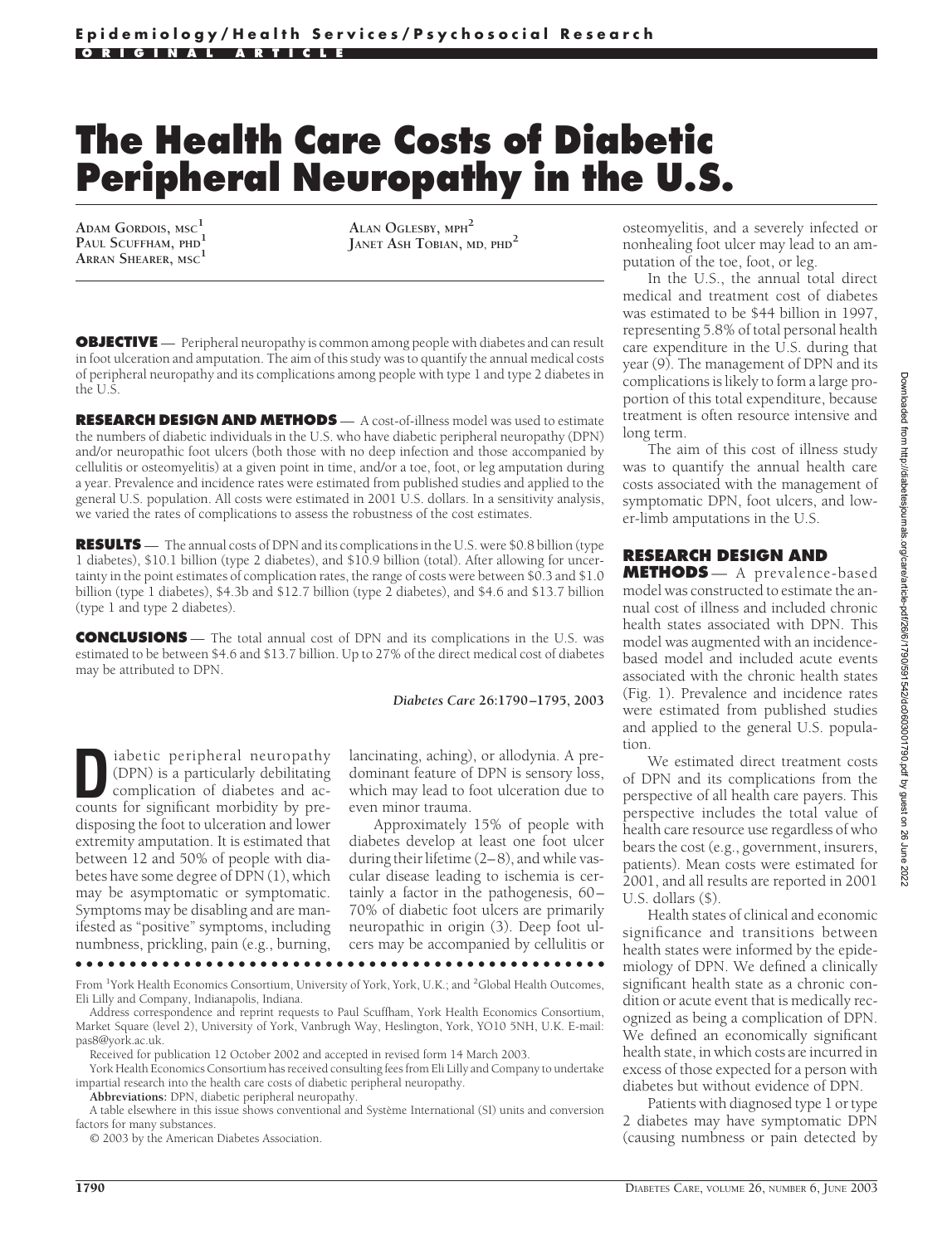

Figure 1—*Health states and transitions in the cost-of-illness model.*

the patient) or asymptomatic DPN (detected only by a diagnostic instrument). Patients with symptomatic DPN may have a foot ulcer, which may be accompanied by cellulitis or osteomyelitis. Patients with foot ulcers may require a lower-limb amputation (i.e., toe, foot, leg) during the year due to severe infection (i.e., osteomyelitis). People with undiagnosed diabetes were not included in the analysis since it is expected that complications only occur in diagnosed patients; the latest time that patients are diagnosed with diabetes is the time at which they are diagnosed with the complication.

# Rates

We estimated that there are 11.1 million people in the U.S. with diabetes, a national prevalence of  $~10\%$  (10). The proportions of people with diabetes having type 1 (7.5%) and type 2 (92.5%) variants were estimated as the midpoints of the reported ranges (10).

Prevalence and incidence rates of complications were derived from the literature and local and national clinical databases. Foot ulcers may develop from

DPN and/or ischemia, and we adjusted the prevalence of foot ulceration to include only foot ulcers that are primarily neuropathic in origin (65% of foot ulcers) (Table 1) (3).

| Health state           | Population               | Estimated<br>rate         | References |
|------------------------|--------------------------|---------------------------|------------|
|                        |                          |                           |            |
|                        |                          | Prevalence                |            |
| <b>DPN</b>             | People with diabetes     | 59.40% (t1)               | (13)       |
|                        |                          | 49.00% (t2)               |            |
| Neuropathic foot ulcer | People with diabetes     | $6.2\%$ (t1)*             | (3, 17)    |
|                        |                          | $6.8\%$ (t2) <sup>*</sup> |            |
| Not infected           | People with diabetes and | 87.4%†                    | (18)       |
|                        | a foot ulcer             |                           |            |
| With cellulitis        |                          | $9.0\%$ †                 |            |
| With osteomyelitis     |                          | $3.6\%$ †                 |            |
|                        |                          | Incidence                 |            |
| Lower-limb amputation  | People with diabetes     | $0.6\%$                   | (3, 19)    |
| Toe                    |                          | 39.0%                     |            |
| Foot                   | Lower-limb amputations   | 12.0%                     | (20)       |
| Leg                    |                          | 47.0%                     |            |

\*Estimated prevalence rates of foot ulceration  $= 9.5\%$  (type 1 diabetes) and 10.5% (type 2 diabetes); estimated proportion of foot ulcers being neuropathic = 65%. †Proportions of patient weeks spent in each state of ulceration. t1, type 1 diabetes; t2, type 2 diabetes.

National prevalence and incidence rates were estimated for the health states. Where data were available, rates were estimated separately for people with type 1 and type 2 diabetes. DPN and foot ulceration are longer-term conditions, and the rates of these complications are national prevalence rates. Lower-limb amputations are acute events, and the rates of these complications are national incidence rates.

The total annual costs of treating DPN and foot ulcers are estimated assuming that prevalence rates remain constant throughout a given year. Constant prevalence does not require that the same patients remain in that health state throughout the year; instead, it requires that there are the same numbers of patients in that health state at any point in time.

The products of the numbers of people with type 1 and type 2 diabetes and the national rates of complications were used to estimate the total numbers of people with diabetes who have DPN and a foot ulcer at a given point in time or who underwent an amputation during a year.

# **Costs**

DPN and foot ulceration incur ongoing weekly costs. Mean weekly costs were the products of the mean weekly quantities of resources used and their respective unit costs. Amputations generally incur oneoff costs, which were calculated as the products of the total quantities of re-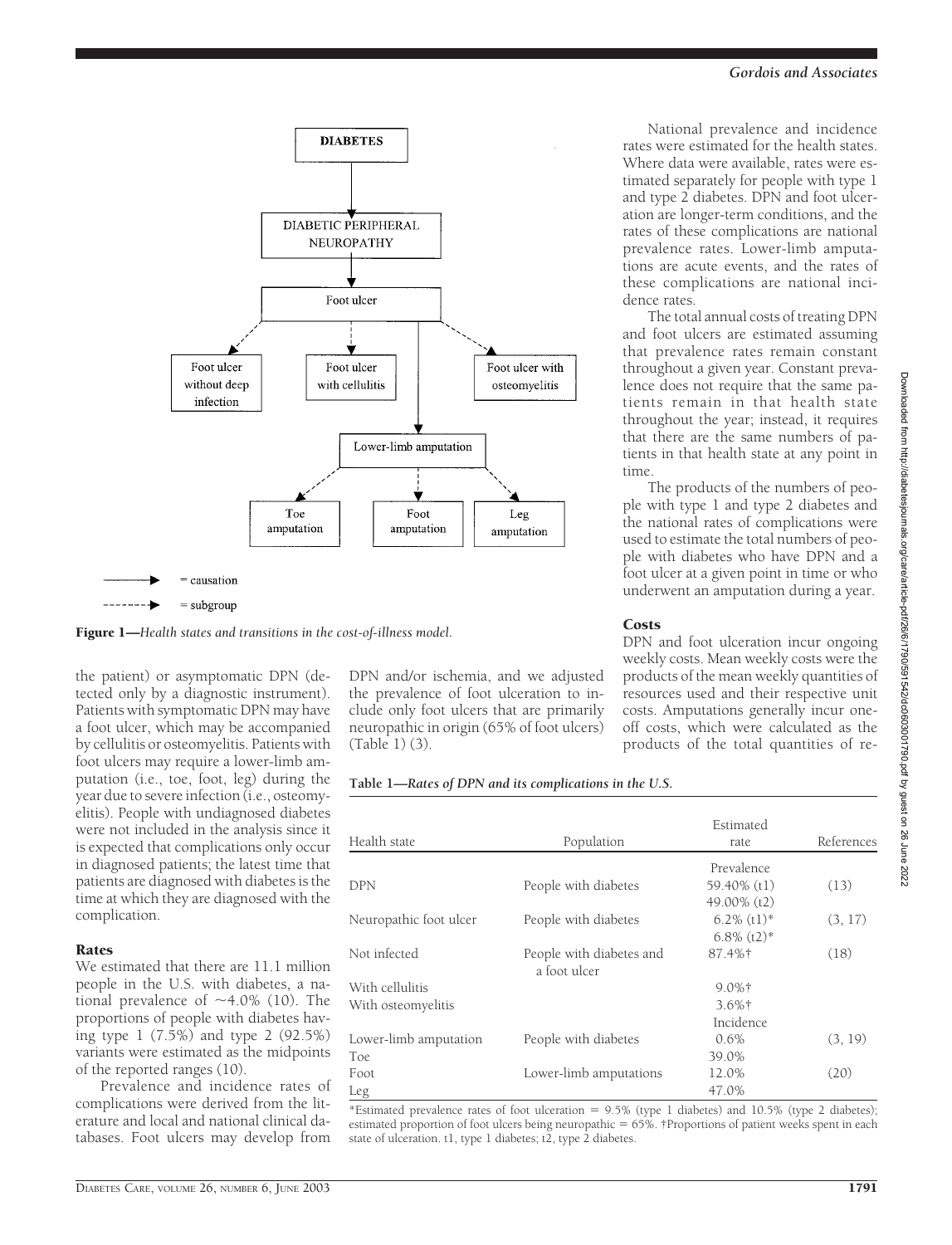#### *Cost of DPN in the U.S.*

| Health state            | Estimated cost (\$) | References |  |
|-------------------------|---------------------|------------|--|
|                         | Mean weekly cost    |            |  |
| Painful symptomatic DPN | $$5.90*$            | (12)       |  |
| Foot ulcer              |                     |            |  |
| Not infected            | \$178.97†           | (12)       |  |
| With cellulitis         | \$472.731           | (12)       |  |
| With osteomyelitis      | \$876.52†           | (11, 12)   |  |
|                         | Total event cost    |            |  |
| Amputation              |                     |            |  |
| Toe                     | \$22,702.65         | (11)       |  |
| Foot                    | \$42,673.04         | (11)       |  |
| Leg                     | \$51,280.94#        | (11)       |  |

Price year: 2001. \*Typical weekly cost of a tricyclic antidepressant. †Gauze dressing two times a day. Mean numbers of weekly outpatient clinic attendances: 0.5 (no deep infection), one (with cellulitis), and 1.5 (with osteomyelitis). Proportions of patients receiving nurse home visits: 25% (no deep infection), 50% (with cellulitis), and 75% (with osteomyelitis). Mean numbers of weekly nurse home visits: three (no deep infection) and five (with cellulitis or osteomyelitis). Drugs received: cephalexin (500 mg four times a day; 50% of patients with no deep infection), clindamycin (300 mg three times a day; 50% of patients with no deep infection and all patients with a foot ulcer accompanied by cellulitis or osteomyelitis), and ciprofloxacin (500 mg two times a day; all patients with a foot ulcer accompanied by cellulitis, 400 mg two times a day; all patients with a foot ulcer accompanied by osteomyelitis). ‡Assumed cost of prosthetic leg: \$15,000.

sources used and their respective unit costs.

The annual costs of DPN and foot ulceration are 52 times the weekly costs, multiplied by the numbers of patients in the associated health states at a given point in time. The annual costs of amputations were calculated as the products of the costs of amputations and the annual numbers of amputations. The total annual cost of managing DPN and its complications was the sum of these costs.

Management costs are presented in Table 2. Resource use was estimated from hospital episode data and clinical opinion (11). Unit costs were obtained from the Red Book, hospital episodes data, fee schedules, and**,** where necessary, augmented with clinical opinion (11,12).

We estimated that 14% of patients with DPN would experience mild or severe pain and we assumed that these patients would receive pharmacotherapy (13). It was assumed that patients with asymptomatic or less painful symptomatic DPN (e.g., with symptoms of numbness and tingling) would not consult their general physician and, hence, would not receive targeted therapy.

Patients with a foot ulcer may attend a primary care physician clinic for checkups and wound dressing and may receive regular nurse home visits. Proportions of patients having visits and the frequency of visits were estimated with the assistance of a clinical expert. The frequency of visits

varies by factors such as the geographic region, the size of the ulcer, and the length of time that the patient has had the ulcer; we estimated mean frequencies of visits among all patients with each type of foot ulcer. We assumed that 30% of all patients would receive a pair of surgical shoes. It was estimated that 50% of patients with a foot ulcer and cellulitis and 75% of patients with a foot ulcer and osteomyelitis would be referred to secondary care for hospital inpatient treatment. The lengths of stay (cellulitis 5.2 days, osteomyelitis 8.4 days) and bed-day charges for these patients (mean total charge/ mean length of stay) were estimated as the means among hospital discharges during 2000 (principal ICD-9-CM diagnosis codes 681.10 [cellulitis, toe nos], 682.6 [cellulitis of leg], 682.7 [cellulitis of foot], and 730.06 [acute osteomyelitis–l/leg]) (11).

For patients undergoing amputations, we included the costs of inpatient stay (11) and prosthetics. We assumed that 40% of foot amputees had their whole foot removed and received a prosthetic foot, and the remainder received surgical shoes following a partial foot amputation. We assumed that all leg amputees received a prosthetic leg.

# Sensitivity analysis

The point estimates for parameters that are expected to have a substantial influence on the cost of illness and/or that we

were least certain about were varied in a sensitivity analysis. This tests the robustness of the cost-of-illness estimates to changes in prevalence and incidence rates and uncertainty around our baseline estimates.

DPN has no clear medical definition. Therefore, different studies use different criteria in defining DPN; this has led to a wide variation in estimates of prevalence between studies. Our baseline point estimates were partly determined by the definitions used by the source study. We increased and reduced the prevalence rates of DPN by up to 50% in the sensitivity analysis.

It has been estimated that the prevalence of foot ulceration among people with diabetes in the U.K. is between 5 and 7% (14). Because it is thought that the epidemiology of diabetic foot ulceration is not substantially different between the two countries, we expected that the true U.S. prevalence rates of foot ulceration were no higher than our baseline estimates. Therefore, in the sensitivity analysis, we reduced the prevalence rates of foot ulceration by up to 50% but did not increase the rates. The proportions of foot ulcers accompanied by cellulitis or osteomyelitis were varied between 1 and 10% (i.e., the assumed minimum and maximum prevalence rates).

The literature suggests that the annual national incidence of lower-limb amputation is between 3 and 10 per 1,000 people with diabetes. Although the degree of error in our baseline rate is likely to be small, we expect that the total cost of DPN and its complications will be sensitive to small changes in the amputation rate because the associated procedure costs are high. In the sensitivity analysis, we increased and reduced the incidence rates of amputations by up to 50%, holding constant the proportions of amputations by type.

**RESULTS** — The estimated numbers of people with diagnosed diabetes in the U.S. were 0.83 million (type 1 diabetes), 10.27 million (type 2 diabetes), and 11.10 million in total (type 1 and type 2 diabetes combined). The total annual costs incurred by all payers in treating people with DPN and associated complications were estimated to be \$0.76 billion (type 1 diabetes), \$10.15 billion (type 2 diabetes), and \$10.91 billion (type 1 and type 2 diabetes combined) (Table 3).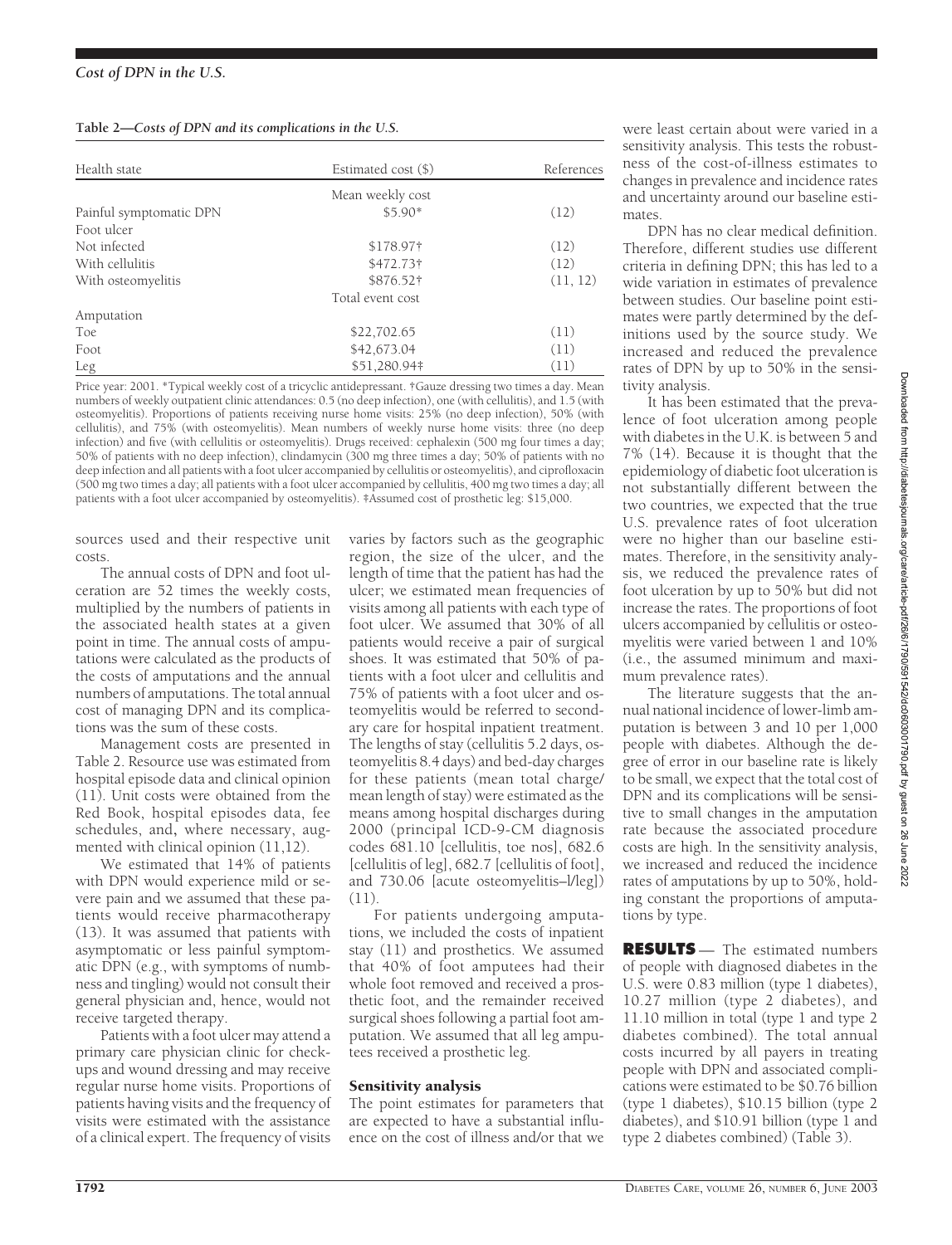| Health state        | Type 1 diabetes |                              | Type 2 diabetes |                              | All diabetes |                              |
|---------------------|-----------------|------------------------------|-----------------|------------------------------|--------------|------------------------------|
|                     | Patients        | Annual cost<br>(\$ millions) | Patients        | Annual cost<br>(\$ millions) | Patients     | Annual cost<br>(\$ millions) |
| Diabetes (type) $*$ | 832,500         |                              | 10,267,500      |                              | 11,100,000   |                              |
| $DPN*$              | 494.505         | \$21                         | 5,027,995       | \$216                        | 5,522,500    | \$237                        |
| Foot ulcer          |                 |                              |                 |                              |              |                              |
| Not infected*       | 44,917          | \$418                        | 612,290         | \$5,698                      | 657,207      | \$6,116                      |
| With cellulitis*    | 4,632           | \$114                        | 63.144          | \$1,552                      | 67,776       | \$1,666                      |
| With osteomyelitis* | 1,858           | \$85                         | 25,323          | \$1,154                      | 27,181       | \$1,239                      |
| Amputation          |                 |                              |                 |                              |              |                              |
| Toe†                | 1,266           | \$29                         | 15,617          | \$355                        | 16,883       | \$383                        |
| Foot†               | 390             | \$17                         | 4,805           | \$205                        | 5,195        | \$222                        |
| Leg†                | 1,526           | \$78                         | 18,820          | \$965                        | 20,346       | \$1,043                      |
| Total annual cost   |                 | \$761                        |                 | \$10,145                     |              | \$10,907                     |

#### **Table 3—***Annual costs of DPN and its complications in the U.S.*

\*Number of patients at a given point in time; †number of new cases per year.

We estimated that 85% of the annual cost of illness is attributable to the management of longer-term complications (DPN [2%] and foot ulceration [83%]). The cost of illness is largely driven by the costs of primary and secondary care and antibiotics for patients with foot ulcers. Amputations incur mainly one-off costs, are undergone by relatively few people with diabetes, and comprise only 15% of the total annual cost of illness**.**

# Sensitivity analysis

The total annual cost of DPN and its complications was insensitive to changes in the prevalence of DPN and quite insensitive to changes in the incidence of amputation; for every 10% variation in the incidence of amputation, the total cost varies by 1.5% (Table 4). However, the total annual cost was very sensitive to changes in the overall prevalence of foot ulceration but less sensitive to changes in the proportions of foot ulcers accompanied by cellulitis or osteomyelitis. For every 10% increase (reduction) in the prevalence of foot ulceration, the total annual cost of DPN and its complications increased (decreased) by  $\sim$ 8%.

The total annual cost of DPN and its complications was less sensitive to changes in the baseline proportions of foot ulcers accompanied by infections. When the proportions of foot ulcers accompanied by cellulitis and osteomyelitis were 50% lower than at baseline, the total cost of treating diabetic neuropathy complications was 9% lower. When the proportions of foot ulcers accompanied by cellulitis were adjusted to the assumed

maximum (10%) and the proportions of foot ulcers accompanied by osteomyelitis were 50% higher than at baseline, the total annual cost of DPN and its complications was 5% higher.

When all parameters in the sensitivity analysis were set at their lowest rates (best scenario) or highest rates (worst scenario), the total annual cost of DPN and its complications was estimated to be  $\sim$  57% lower or 26% higher than at baseline for people with type 1 diabetes, type 2 diabetes, and all diabetes combined.

**CONCLUSIONS** — Approximately 3.9% of people in the U.S. have been diagnosed with diabetes, and we estimated that 50% have some degree of peripheral neuropathy. In the U.S. the total annual cost of treating DPN and its complications was \$10.91 billion.

We estimated that people with type 2 diabetes incur a proportional amount of this total cost. People with type 2 diabetes comprise 92.5% of all people with diabetes and account for 93.1% of the total costs of DPN. Although the prevalence of DPN was estimated to be higher among people with type 1 diabetes (59% type 1 diabetes vs. 49% type 2 diabetes), the prevalence of foot ulceration was estimated to be higher among people with type 2 diabetes (9.5% type 1 diabetes vs, 10.5% type 2 diabetes). Whereas painful symptomatic DPN incurs low costs, the management of foot ulcers is substantially more expensive.

The annual cost of DPN and its complications was very sensitive to the prevalence of foot ulceration, which incurs relatively high long-term costs. Other health states either incur long-term but relatively inexpensive costs (painful symptomatic DPN) or require treatment that is resource intensive but short term (e.g., amputations). Higher and lower rates of these complications did not affect the total costs of illness to any substantial degree.

Our baseline cost of illness (\$10.91 billion) is dependent on various assumptions and subject to some uncertainty. However, the total annual cost of DPN and its complications is not expected to be 57% lower or 26% higher than the baseline estimate (\$4.64–13.71 billion). Placing this in context, we estimate that up to 27% of the total annual costs of treatment for diabetes and 9% of all health care costs incurred by people with diabetes are attributable to the management of DPN and its complications  $(9,15,16)$ .

We recognize there are some limitations of our analysis, most of which relate to data availability and quality. Due to a lack of reliable data, we have not included follow-up treatment for patients having undergone an amputation. Potential complications of DPN, such as falls, are less clearly attributable to the illness and were not included in the analysis; this may have underestimated the cost of illness. However, our model includes the major clinically and economically significant health states and their associated costs.

Data were obtained from local and national databases (e.g., for the rates of amputations). The accuracy of our derived estimates is dependent on the accuracy of these datasets. In national hospital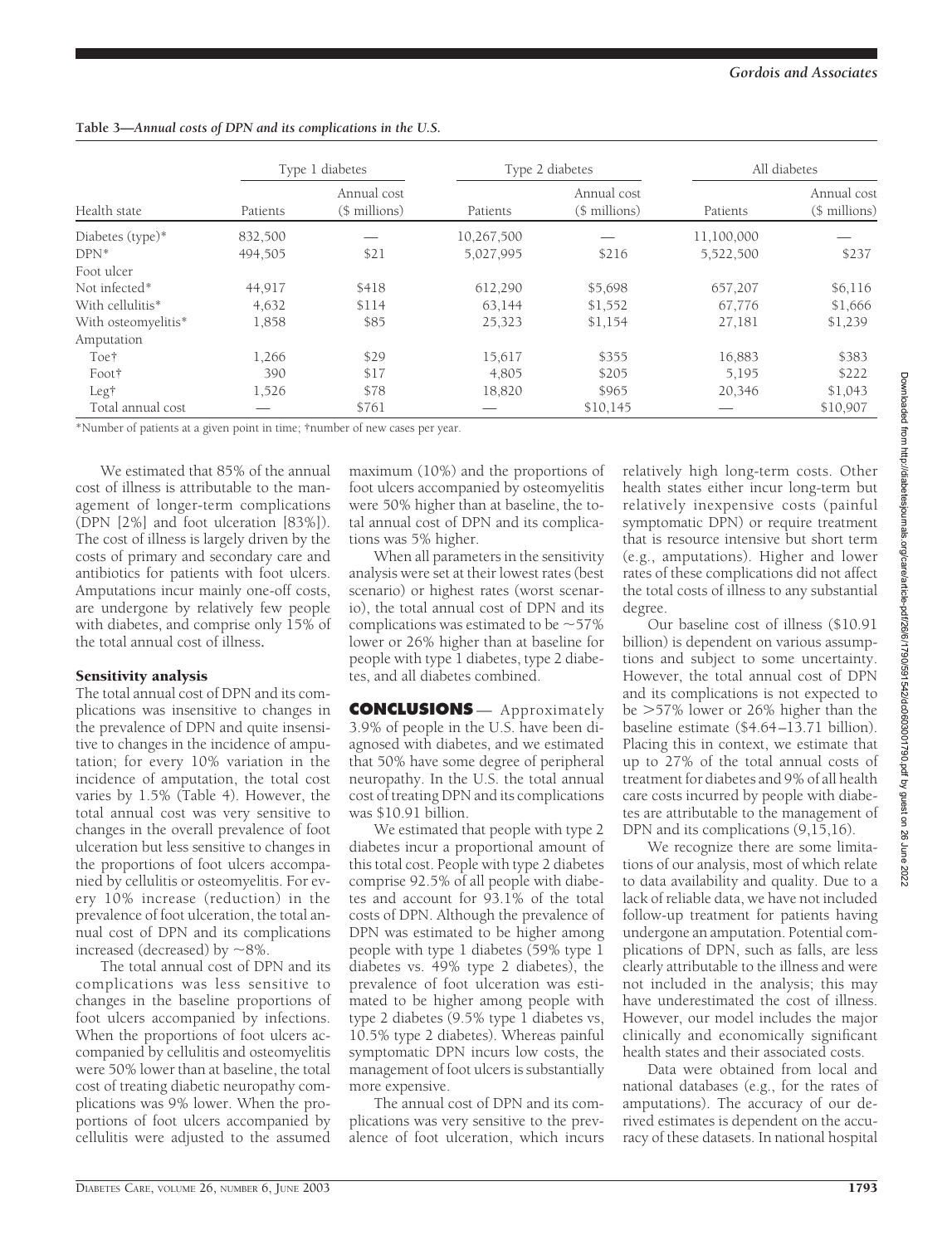# *Cost of DPN in the U.S.*

| Table 4-Results of the sensitivity analysis |  |  |
|---------------------------------------------|--|--|
|                                             |  |  |

|                                                                                   | Type 1 diabetes |                                   | Type 2 diabetes |                                   | All diabetes |                                   |
|-----------------------------------------------------------------------------------|-----------------|-----------------------------------|-----------------|-----------------------------------|--------------|-----------------------------------|
|                                                                                   | Patients        | Total annual cost<br>(\$ million) | Patients        | Total annual cost<br>(\$ million) | Patients     | Total annual cost<br>(\$ million) |
| Baseline estimate*<br>Prevalence of DPN                                           | 494,505         | \$761                             | 5,027,995       | \$10,145                          | 5,522,500    | \$10,907                          |
| Low estimate                                                                      | 247,253         | \$751                             | 2,513,997       | \$10,037                          | 2,761,250    | \$10,788                          |
| High estimate*                                                                    | 741,758         | \$772                             | 7,541,992       | \$10,253                          | 8,283,750    | \$11,025                          |
| Prevalence of foot<br>ulceration                                                  |                 |                                   |                 |                                   |              |                                   |
| Low estimate                                                                      | 25,703          | \$453                             | 317,009         | \$6,343                           | 342,713      | \$6,796                           |
| Proportions of foot<br>ulcers<br>accompanied<br>by cellulitis or<br>osteomyelitis |                 |                                   |                 |                                   |              |                                   |
| Low estimate*                                                                     | 514(c)          | \$650                             | 7,008(c)        | \$8,624                           | 7,522(c)     | \$9,273                           |
|                                                                                   | 514(0)          |                                   | $7,008$ (o)     |                                   | $7,522$ (o)  |                                   |
| High estimate*                                                                    | 5,141(c)        | \$888                             | 70,076(c)       | \$11,876                          | 75,216(c)    |                                   |
|                                                                                   | $5,141$ (o)     |                                   | $70,076$ (o)    | \$11,875                          | $75,216$ (o) | \$12,763                          |
| Incidence of<br>lower-limb<br>amputation                                          |                 |                                   |                 |                                   |              |                                   |
| Low estimate†                                                                     | 1,623           | \$700                             | 20,022          | \$9,383                           | 21,645       | \$10,083                          |
| High estimate†                                                                    | 4,870           | \$823                             | 60,065          | \$10,908                          | 64,935       | \$11,731                          |
| Scenario analysis                                                                 |                 |                                   |                 |                                   |              |                                   |
| Best scenario                                                                     |                 | \$325                             |                 | \$4,312                           |              | \$4,637                           |
| Worst scenario                                                                    |                 | \$961                             |                 | \$12,745                          |              | \$13,706                          |

Total annual cost of DPN and all complications. \*Number of patients at a given point in time; †number of new cases per year. c, cellulitis; o, osteomyelitis.

episode datasets, some patients' diagnoses and procedures may have been coded incorrectly. The extent of any coding inaccuracies is unknown.

Our estimates of prevalence and incidence are dependent on the quality of studies from which they are derived, and these differ with respect to study populations, settings, analytical methods, and clinical definitions. Selecting the most appropriate studies is problematic and inevitably requires trade-offs in accuracy between study factors (e.g., the appropriateness of the study sample and methods). For this reason, we performed sensitivity analyses on the least certain point estimates.

Treatment costs were based on usual practice with conservative estimates. We assumed that all patients with a foot ulcer received wound dressings, and we did not include the costs of more costly ancillary therapies such as platelet-derived growth factors and cell-based therapies. A relatively small proportion of patients may receive these therapies, and this may have underestimated the cost of illness.

Finally, we have only estimated the direct medical costs of treating DPN and its complications. However, nonmedical direct costs (i.e., travel costs) and productivity losses may be substantial for people with DPN. For example, patients may incur transport costs when attending outpatient appointments for foot ulceration treatment. Patients may require time away from work, either temporarily (e.g., during hospitalization for osteomyelitis) or permanently (e.g., following a major amputation). Friends or relatives of patients may also incur costs if they accompany the patient to treatment sessions or substitute paid employment with caring for the patient.

Regardless of these limitations, we have attempted to quantify the annual health care cost of DPN and its complications among people with diabetes in the U.S. We estimated that health care payers might incur a cost of up to \$13.71 billion. Therefore, interventions that could successfully treat DPN to prevent or delay its long-term complications may save substantial health care costs in the U.S.

**Acknowledgments**— This study was funded by a research grant from Eli Lilly.

The authors are grateful to the helpful comments and suggestions received from the four anonymous reviewers.

#### **References**

- 1. Nicolucci A, Carinci F, Cavaliere D, Scorpiglione N, Belfiglio M, Labbrozzi D, Mari E, Benedetti MM, Tognoni G, Liberati A: A meta-analysis of trials on aldose reductase inhibitors in diabetic peripheral neuropathy. *Diabet Med* 13:1017–1026, 1996
- 2. Boulton AJM: The diabetic foot: a global view. *Diabete Metab Res Rev* 16:S2–S5, 2000
- 3. Gonzalez ER, Oley MA: The management of lower-extremity diabetic ulcers. *Managed Care Interface* 13:80–87, 2000
- 4. Reiber GE, Vileikyte L, Boyko EJ, Del Aguila M, Smith DG, Lavery LA, Boulton AJ: Causal pathways for incident lowerextremity ulcers in patients with diabetes from two settings. *Diabetes Care* 22:157– 162, 1999
- 5. Mancini L, Ruotolo V: The diabetic foot: epidemiology. *Rays* 22:511–523, 1997
- 6. NHS Centre for Reviews Dissemination: